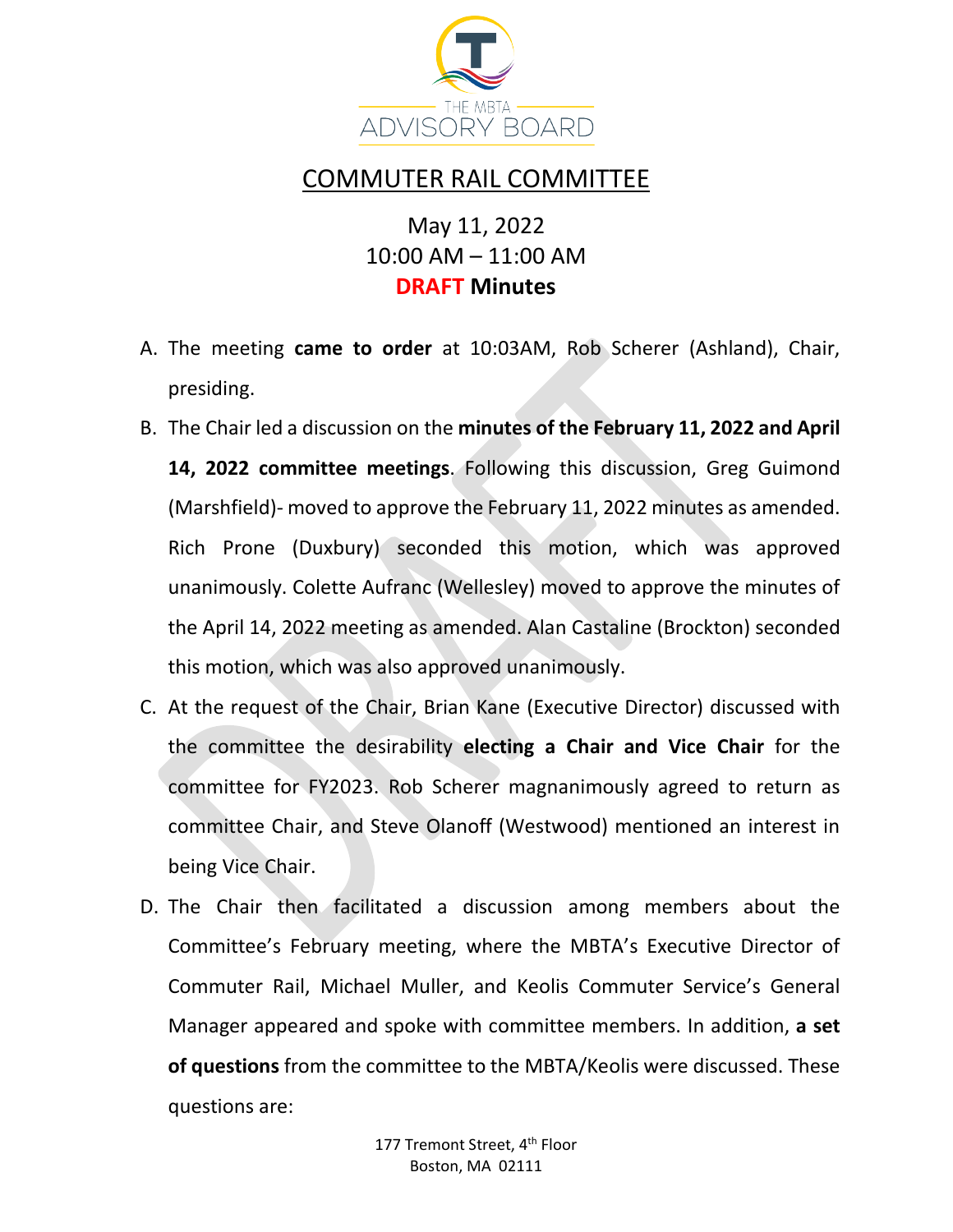

- Please explain the new policy requiring a switch of trains for those utilizing the last train of the evening on the Middleborough/Lakeville, Old Colony, Needham, and Rockport/Newburyport lines. Given that a one-seat ride is preferable, why was this policy adopted, what are the criteria for measuring its success, and under what circumstances would a return to terminal departures for all lines be considered?
- With respect to Commuter Rail stations and structured parking facilities, what is the maintenance schedule for each community's station/garages? Are engineering inspections carried out on a regular basis of stations/garages? If so at what frequency and can they please be shared with host communities? If not, why not and how can municipalities request and support such safety inspections?
- Cleanliness of the rail right of way: In general, in many communities there appears to be increased rubbish and debris adjacent to the tracks. Some of this debris appears to be related to on-going maintenance and upgrade projects, and seems to be construction related, or left behind by MBTA contractors. What is the schedule for cleaning the Commuter Rail ROW and adjacent areas? How can cities and towns assist the Authority and its contractors to ensure that the ROW is left in a debris-free condition following maintenance and other work?
- With respect to the upcoming launch of the South Coast Rail (SCR) program, and new service to New Bedford and Fall River what is the expected service plan? Can the Authority and its vendors guarantee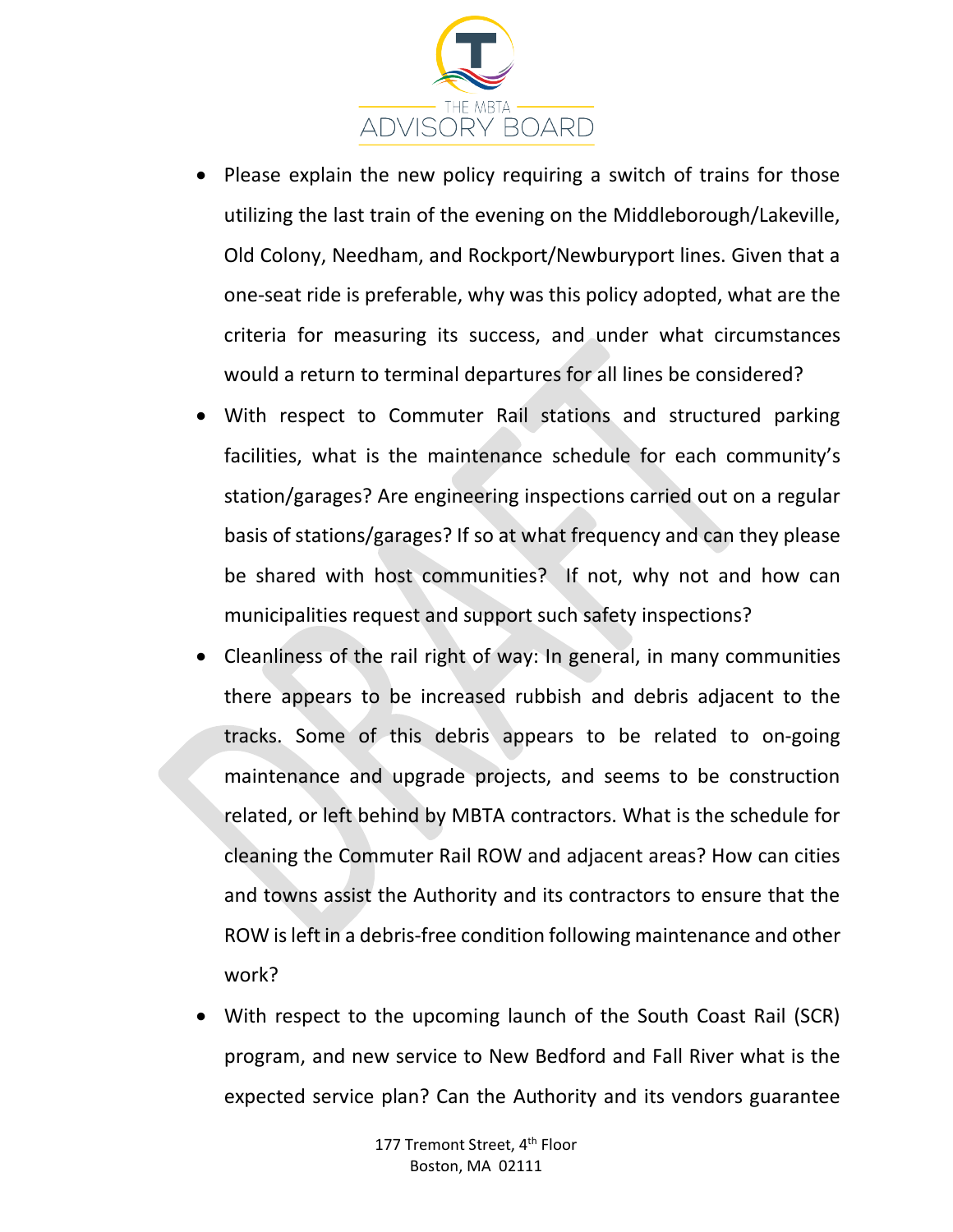

that sufficient seats will be available for current Middleborough/Lakeville line riders once SCR comes online? How can member communities along this route be made aware of pending changes, and comment upon them?

- What is the timeline for starting the conversion to a regional rail model? Which lines/routes will be converted first, and how can the Authority and its vendors guarantee continuity of service as the switch-over takes place?
- The Authority operates some special event trains now for New England Patriots games, certain concerts, and other events. What are the criteria used to determine when a special event train is added? How can member communities work with the Authority and its vendors to apply for a special event train for local events, and/or special activities where such a service may be appropriate?
- What is the MBTA's marketing and communications plan to attract riders back to Commuter Rail? What, if any, changes to the overall price of commuter (parking and fares) are being considered to attract riders, and reduce congestion on the region's highways and on local municipal streets?
- How close is the current schedule to the pre-Covid schedule in number of trains per day per line? When and how will all lines/routes be returned to pre-Covid train numbers per line and route?
- What is the MBTA's policy and/or approach on making all Commuter Rail Stations 100% accessible? What is its strategy to deploying full-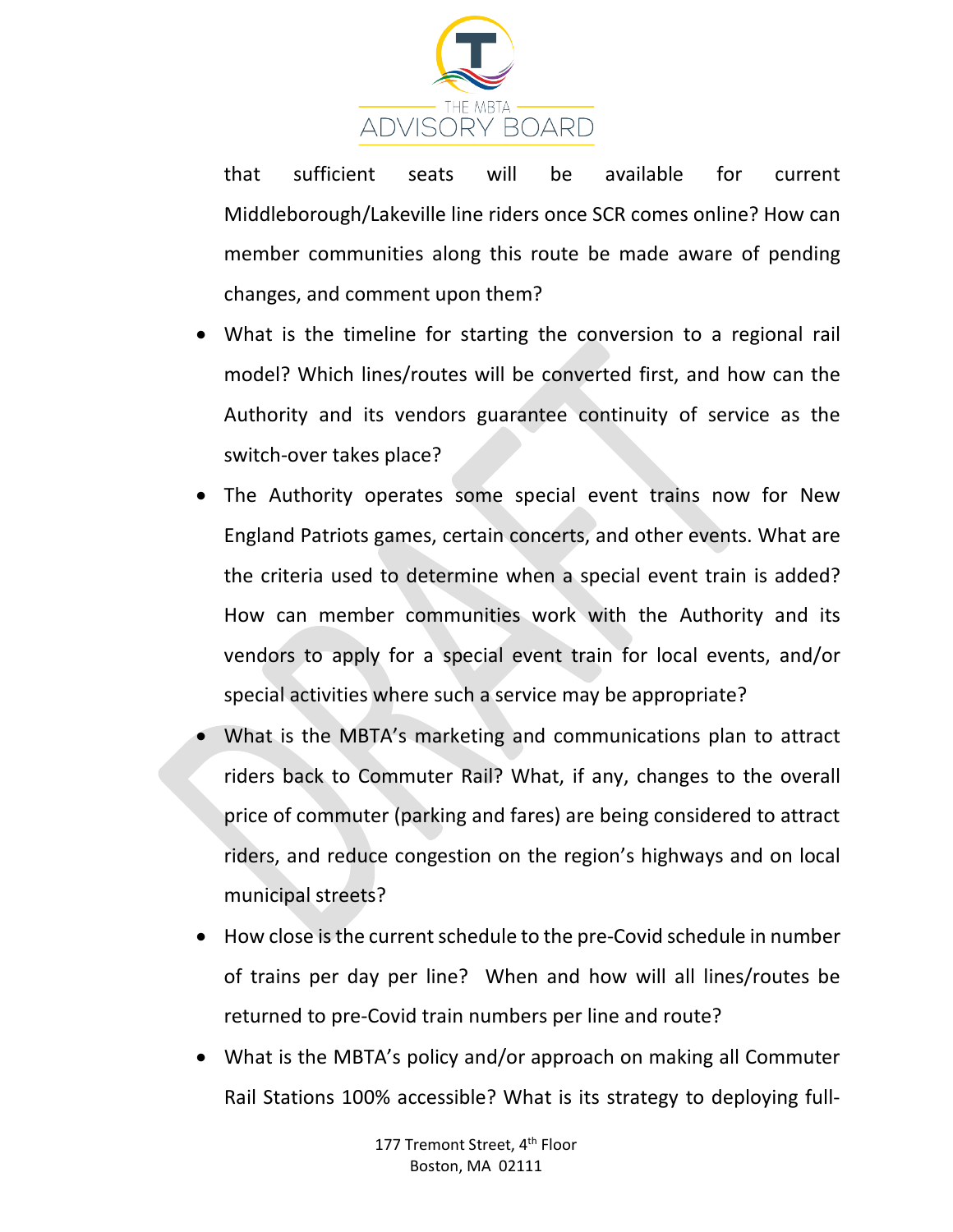

length high platforms or other step-free access to trains at all stations in all cities and towns?

- Does the MBTA have a uniform design standard for bike racks at all Commuter Rail stations? If not, what is the timeline to adopt the industry-best-practice bike rack design and, and to implement it going forward at all stations throughout the system?
- What is the Authority and/or its contractor's cleaning and beautification schedule for its Commuter Rail Stations? How can municipalities partner with the Authority/Keolis to assist in keeping stations clean, attractive, and supportive of municipal downtowns or other areas?
- What is the plan for ensuring last-train departure time uniformity on the north and south sides?
- The MBTA and its contractors must become better at communicating with cities and towns and the MBTA Advisory Board about disruptions, and around coordinating efforts with local officials when stations, routes or lines will have service interpretations. Please alert the MBTA Advisory Board's staff, local elected officials, and other stakeholders in a timely fashion, and provide a contact for local elected/appointed officials to ask questions in advance.
- Safety, frequency and punctuality are of paramount importance. What is the Authority and/or its contractor's strategies to ensure that the Commuter Rail system becomes continually safer, more frequent, and more punctual?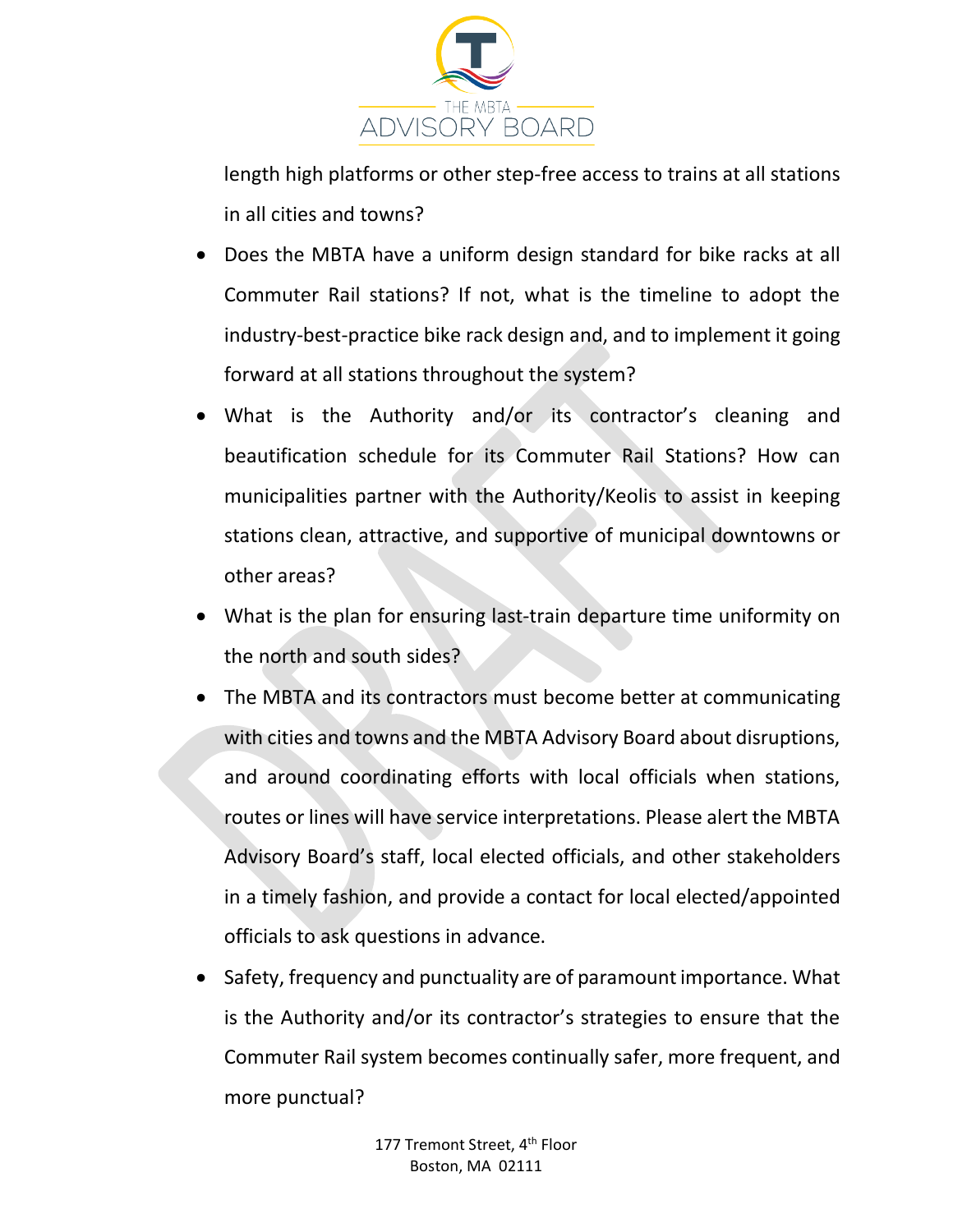

- **E. Duxbury Resolution**: The Full Advisory Board, at its March meeting, referred the matter of a resolution from the Town of Duxbury to the Commuter Rail Committee. The resolution seeks the Advisory Board's support for a plan wherein the Authority would offer special trains following the completion of Boston red Sox baseball games from Lansdown Station to Kingston/Plymouth station. The Chair facilitated a discussion on this matter. Many members of the committee expressed concern about special trains only for one route (i.e. Kingston/Plymouth) and not more populated areas of the south side such as Brockton, Bridgewater State University, or Dorchester/Hyde Park via the Fairmount Line. Members also discussed the need for the MBTA to develop a comprehensive strategy for all special trains, the possibility of baseball trains in 2023, and marketing opportunities to attract overall ridership to return to trains. Rich Prone (Duxbury) reiterated the support of South Shore communities for special baseball trains, the benefits for citizens of South Shore towns attending Red Sox games, and the ease of use to operate such a train. Following a thorough discussion, Rich Prone moved to approve the resolution as presented, and recommend to the full Advisory Board that it also support it. Greg Guimond (Marshfield) seconded the motion. On a vote, the motion failed by a vote of 2 yes and 5 no.
- F. **Adjourn** With all business discussed, Roy Epstein moved to adjourn the committee's meeting. The meeting ended at 10:44AM